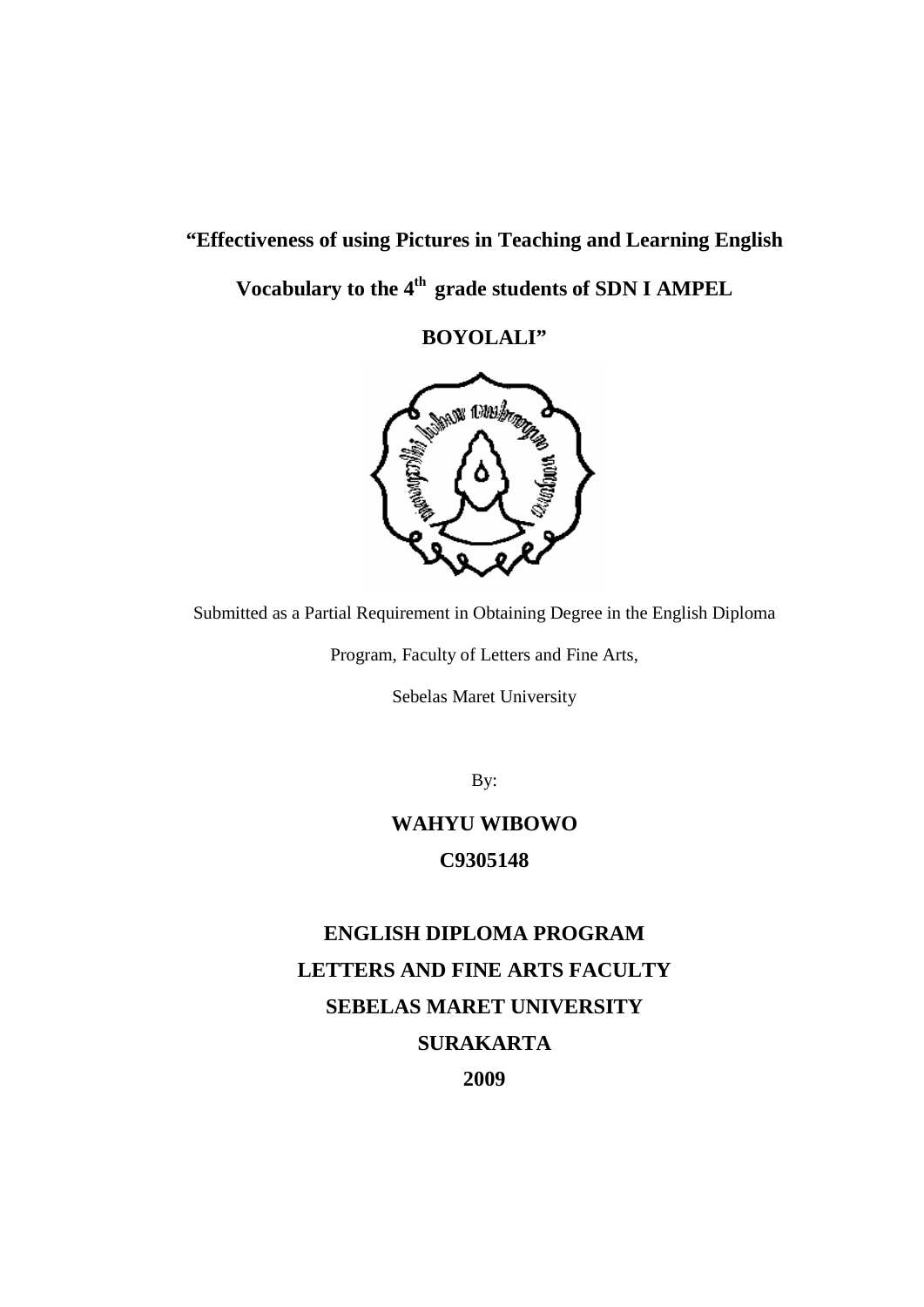# THE APPROVAL OF CONSULTANT

# Approved to be examined before the Board of Examiners English Diploma Program, Faculty of Letters and Fine Arts Sebelas Maret University

Title : EFFECTIVENESS OF USING REALIA IN TEACHING ENGLISH VOCABULARIES TO THE 3<sup>RD</sup> GRADE OF ELEMENTARY STUDENTS OF SDN BENTAKAN I BAKI SUKOHARJO Name : NINGTYAS ORILINA ARGAWATI NIM : C 9306136

Supervisor

Drs. Bathoro, MS, MA

NIP.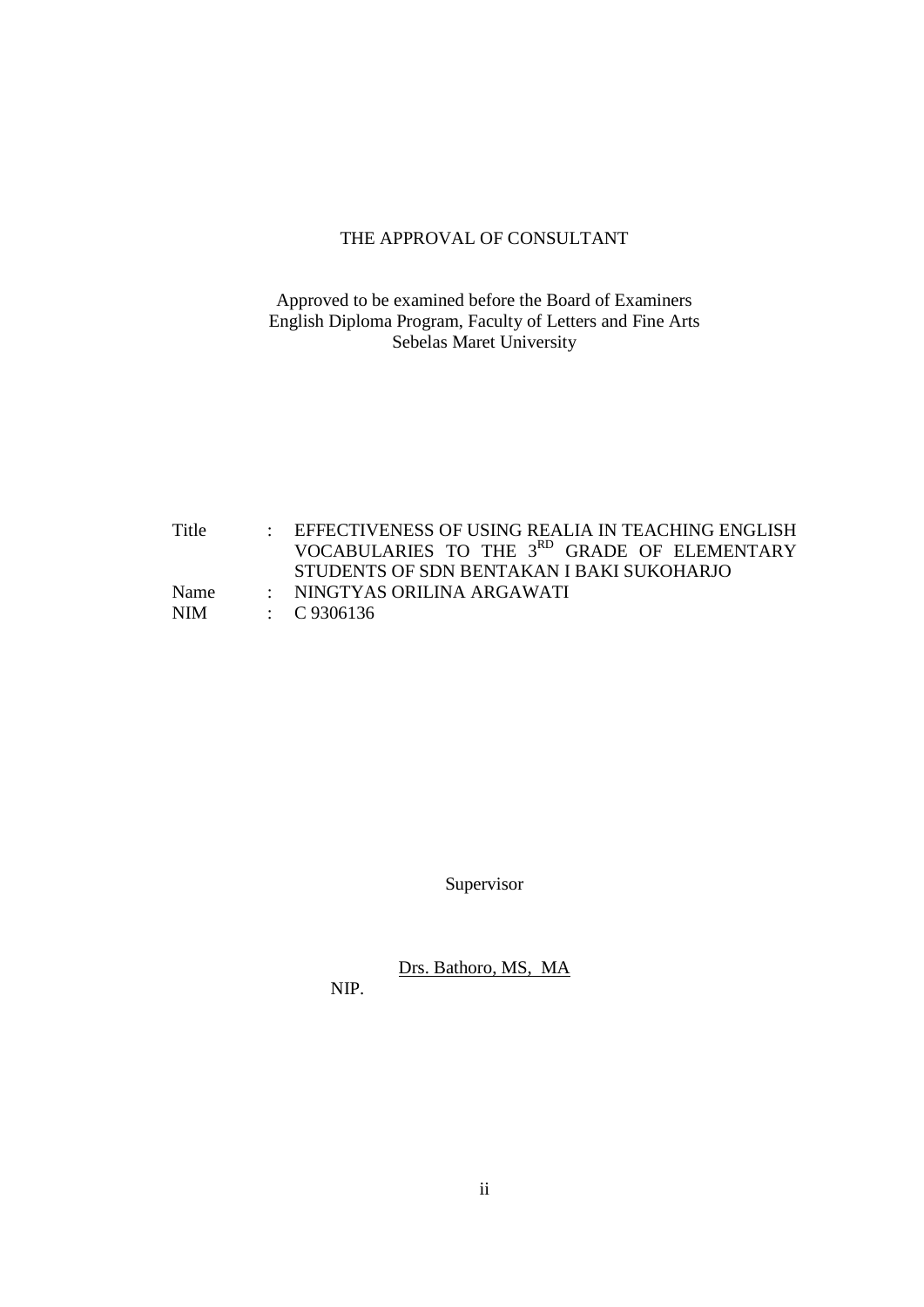# **APPROVAL OF THE BOARD OF EXAMINERS**

| Title                                |  | : EFFECTIVENESS OF USING REALIA IN TEACHING          |  |           |            |
|--------------------------------------|--|------------------------------------------------------|--|-----------|------------|
|                                      |  | ENGLISH VOCABULARIES TO THE 3 <sup>RD</sup> GRADE OF |  |           |            |
|                                      |  | ELEMENTARY SCHOOL STUDENTS                           |  | <b>IN</b> | <b>SDN</b> |
|                                      |  |                                                      |  |           |            |
| Name                                 |  | : Ningtyas Orilina Argawati                          |  |           |            |
| <b>NIM</b>                           |  | $\therefore$ C 9306136                               |  |           |            |
| Examination Date : $4th$ August 2009 |  |                                                      |  |           |            |

Accepted and Approved by the Board of Examiners, English Diploma Program, Faculty of Letters and Fine Arts Sebelas Maret University

The Board of Examiners:

1. Yusuf Kurniawan, SS, MA (……………………….) Chairman NIP. 132 231 475

- 2. M. Taufiq Al Makmun, SS (……………………….) Secretary NIP. 132 309 445
- 3. Prof. Drs. M. R. Nababan, M. Ed, M.A., Ph. D (……………………….)

NIP. 131 974 332

Faculty of Letters and Fine Arts Sebelas Maret University Dean,

> Drs. Sudarno, MA NIP. 131 472 202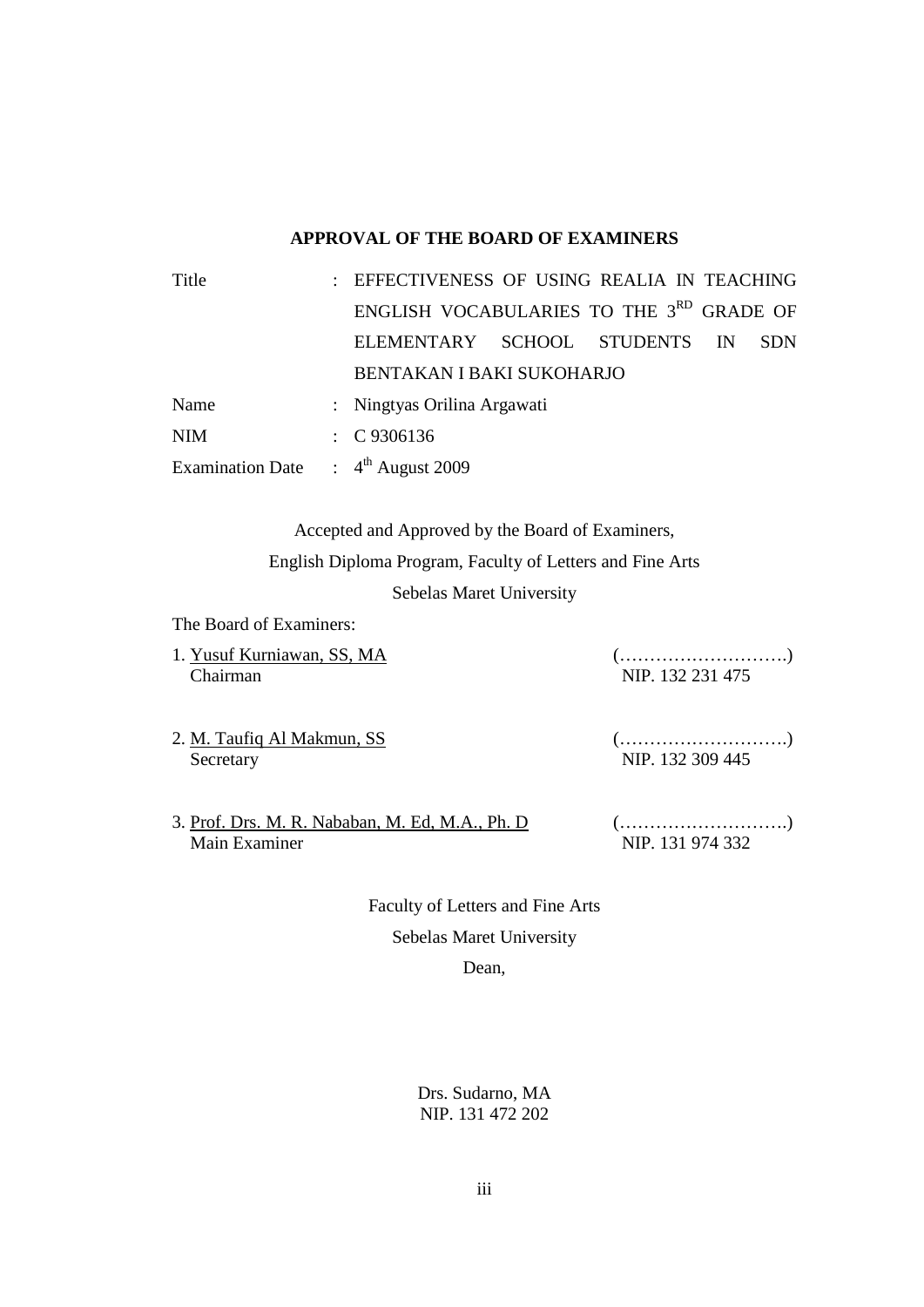**MOTTO**

*" just do it…."*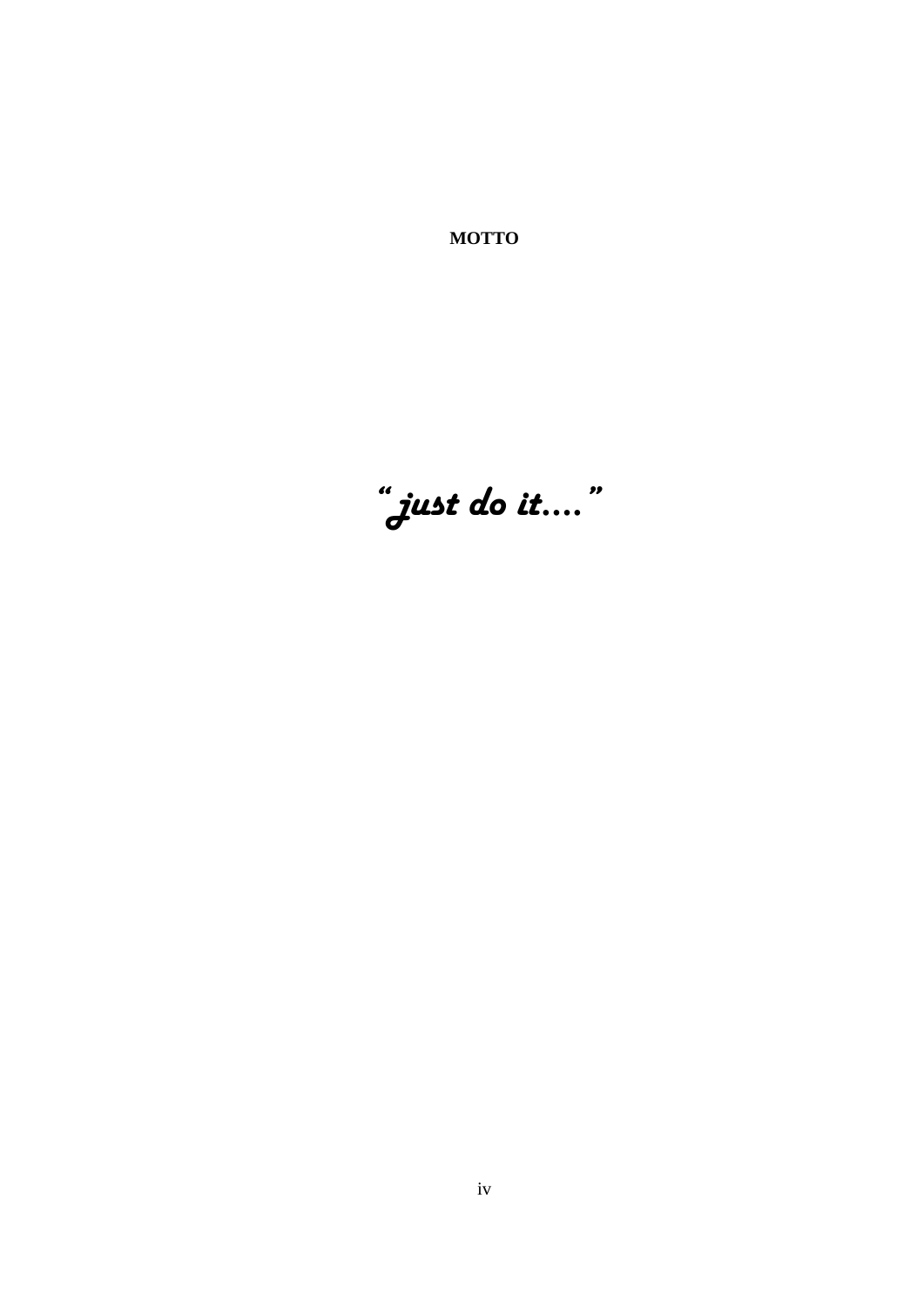**DEDICATION**

*From the Deepest of my heart, this Final Project is dedicated to:*

- · *Jesus*
- · *My beloved Father and Mother*
- · *My beloved Sisters*
- · *My Lovely Friends*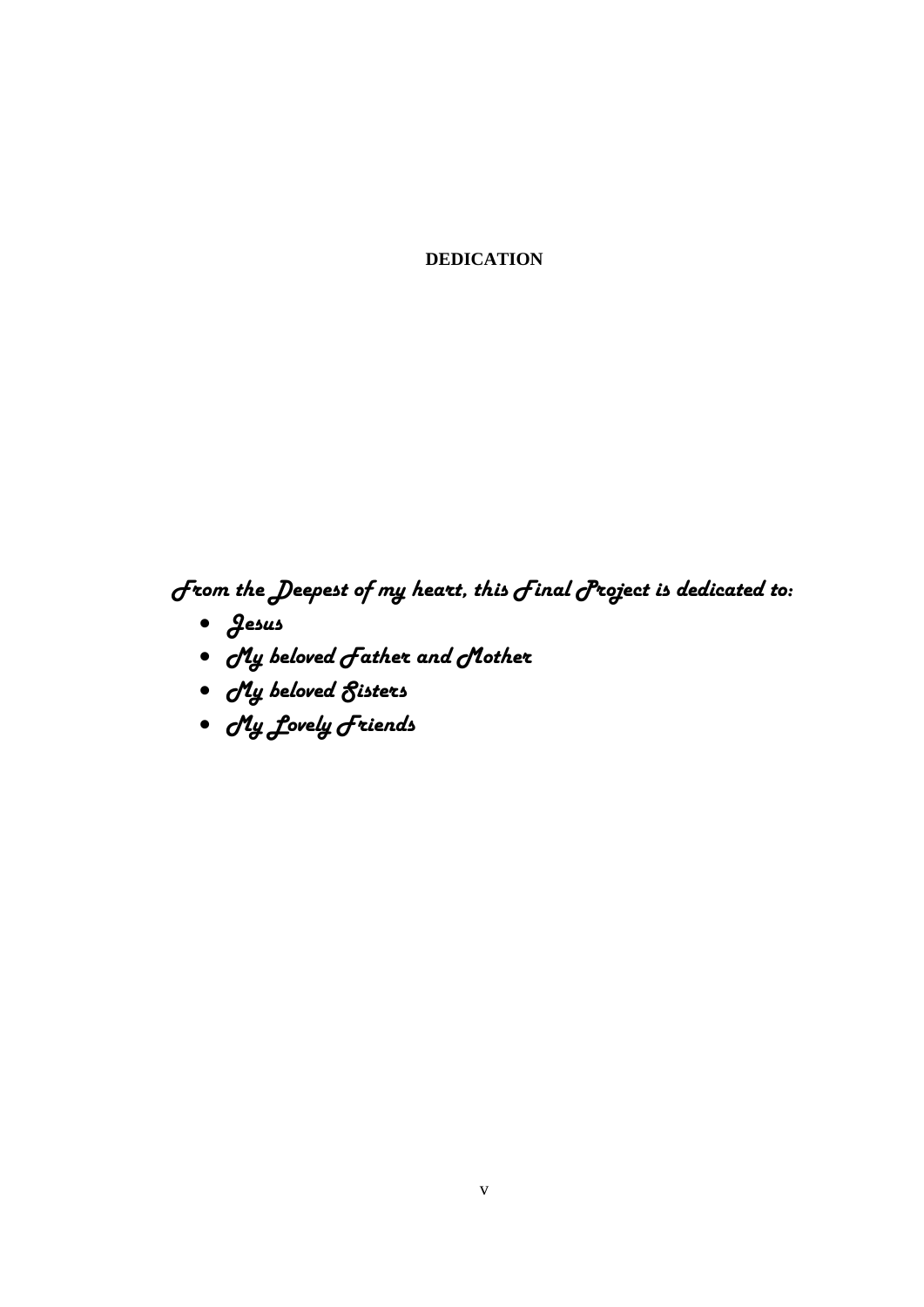#### **PREFACE**

This final project report is written based on the job training that the writer did in SDN 1 Ampel Boyolali, entitled **"Effectiveness of using Pictures in teaching English Vocabulary to the 4th grade students of SDN 1 Ampel Boyolali** The writer is interested in discussing the process teaching English vocabularies to the young learners because learning English vocabularies is very important for the students in early age. This final project discussed of teaching English vocabularies, and the effectiveness of using pictures in teaching English vocabularies

I realized that there are still a lot of mistakes in this final project report. Therefore, suggestion and criticism are needed as an evaluation in the future. I hope this final project report will give benefit for everyone.

Surakarta, 10 July, 2009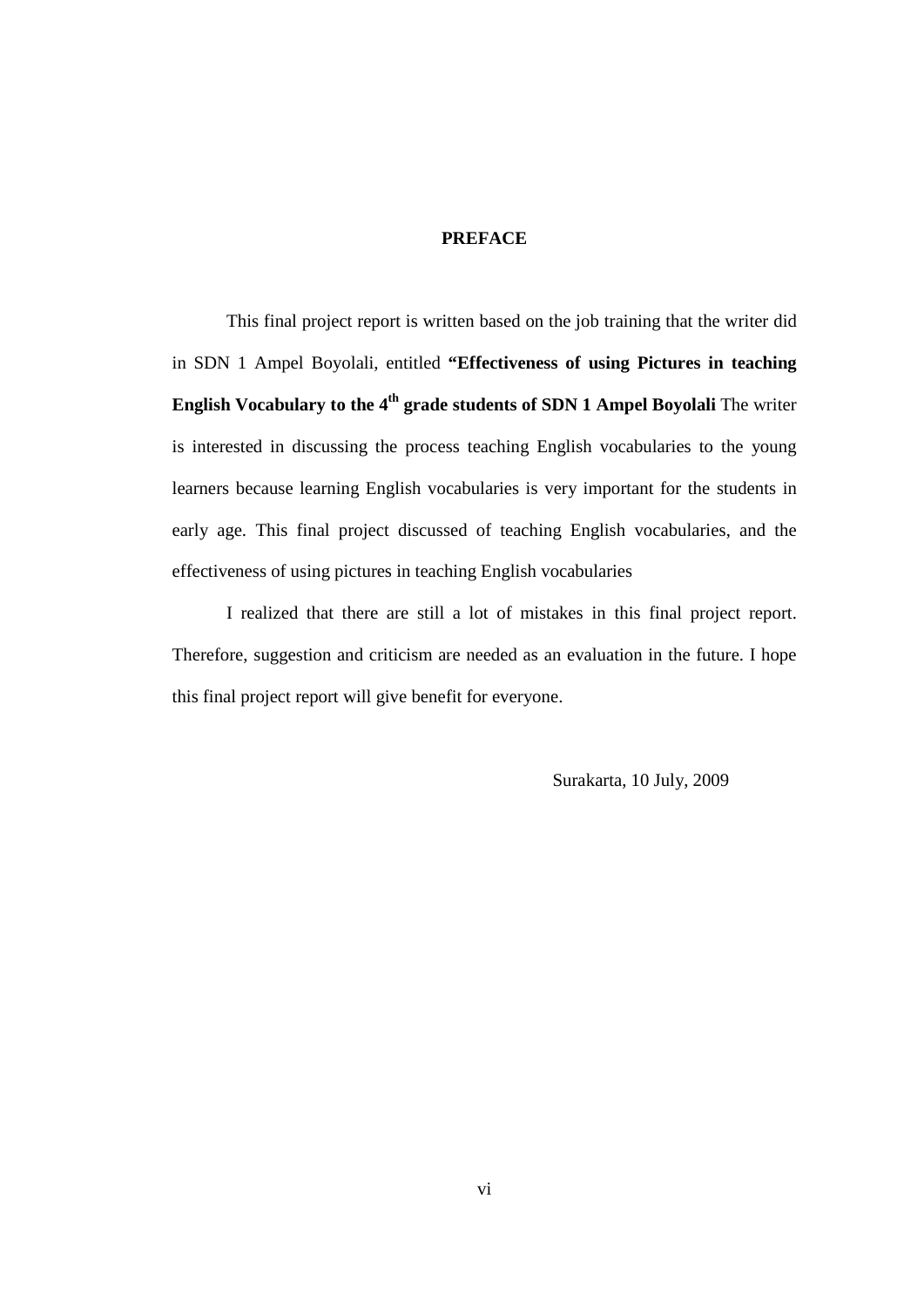#### **ACKNOWLEDGMENT**

Hallelujah, I would like to express my highest gratitude to the lord of the universe Jesus Cristus, for giving so much blessing and guidance for my live.

I realize that this final project report cannot be conducted successfully with any helps for the individuals and the institution. In this opportunity, I would like to express my highest gratitude and appreciation to:

- 1. Drs. Sudarno, MA, Dean of the Faculty of Letter and Fine Arts Sebelas Maret University, for Approving this report.
- 2. Yusuf Kurniawan, SS, MA, the head of English Diploma Program
- 3. Drs Agus Hari Wibowo, MA, my supervisor, thank you very much for the time, guidance, advice, and patience during the writing process of this final project report
- 4. Mr M Farhan M, S.Ag, M.Ag, my academic supervisor, for the guidance during my study in English Diploma Program, Sebelas Maret University.
- 5. All of the lecturer in English Diploma Program who gave the best lecture
- 6. Drs. Nardi, Spd , the headmaster of SDN 1 Ampel for permitting me to have the job training.
- 7. All teachers in SDN 1 Ampel, thank you for all help giving to me
- 8. All students in SDN 1 Ampel, I love you all. I will miss you..
- 9. My beloved mom and dad, for the pray, care, and understanding. My beloved sister, who always make me angry. Thanks for giving support that always make me strong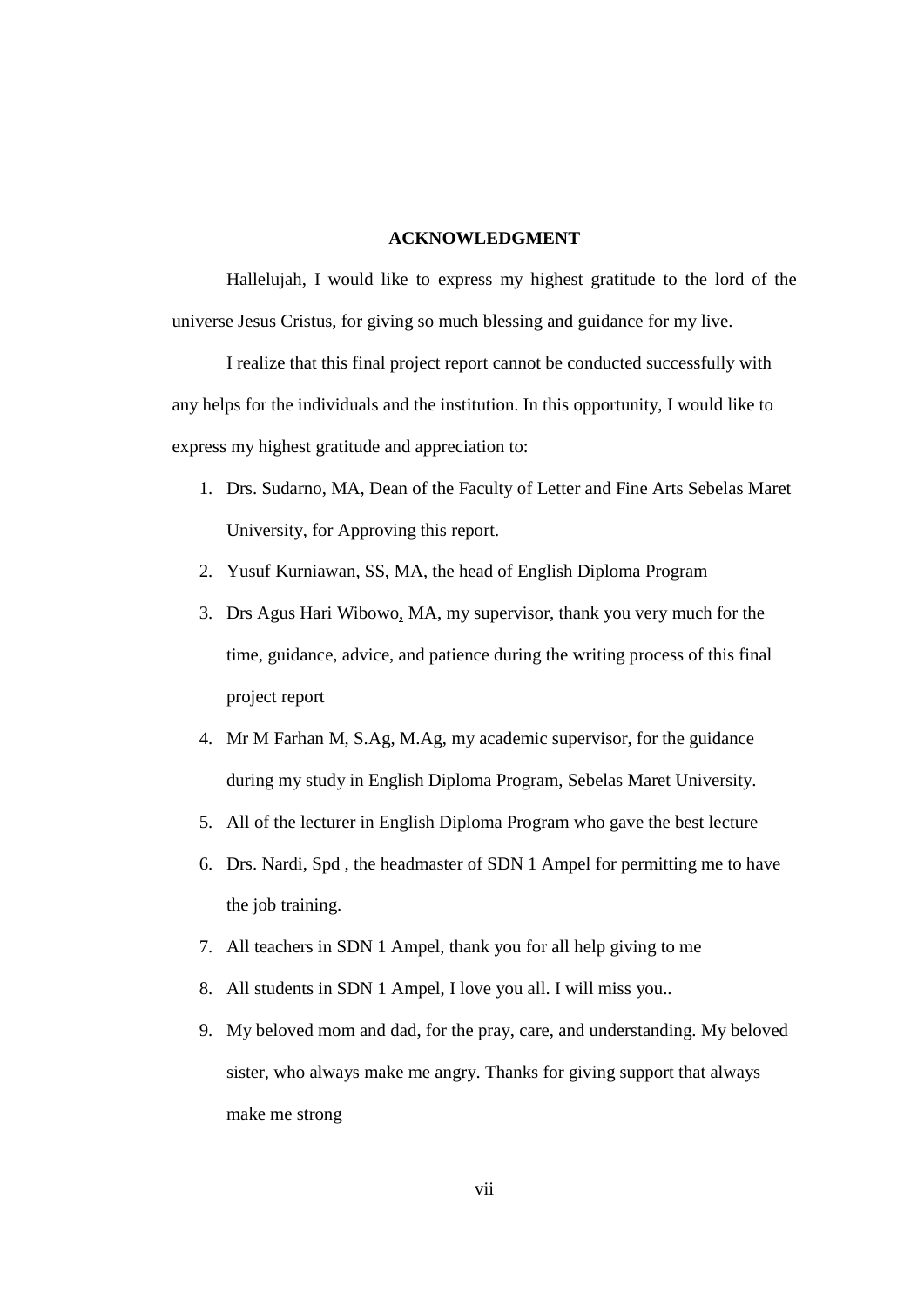- *10.* My best friend who always support my study Hendro "Lencung" Mardiono *( ireng isn't crime sob… hahaha… )*
- *11.* My best friend in Kontraan sangar ( Ius,Toyo,Siro,Dim and Penthol ) thanks for all, *keep on rockin pokoe…*
- *12.* My beloved Bojo, Ning Tyas "Yura" Orilina Argawati. Thanks for your love and your support, *let's continue our journey without "plecu" my girl…. Hehehe…*
- *13.* My old sister Woro, Arik, Epik, Dini, Jihan, Siska and Indah *" akhirnya tertulis juga nama kalian…" hehe..*
- 14. Pak Samidi, Bu Samidi, *Utang'e sewu sukmben ya pak… hahaha…..*
- 15. All my friends in English Diploma Program, Sebelas Maret University.
- 16. All people who help me and care of me.

I realize that the final project is still far from being perfect. However, I expect some criticism and suggestions for developing my limited knowledge. I hope this final project will be useful for the English Diploma Program students and all of the readers.

Surakarta, 10 Juli 2009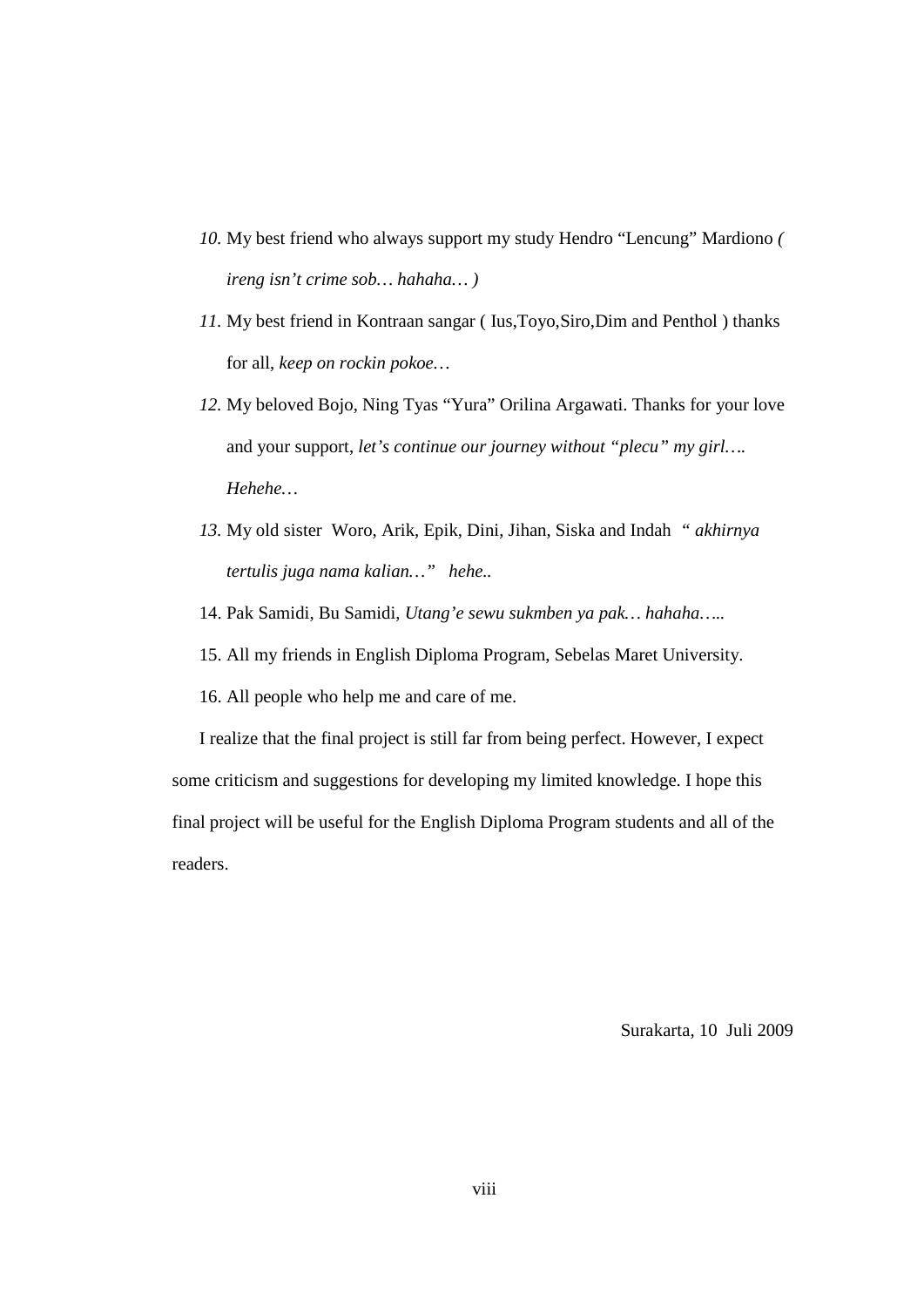#### ABSTRACT

Wahyu Wibowo. 2009.. **" Effectiveness of using Pictures in teaching English Vocabulary to the 4<sup>th</sup> grade students of SDN 1 Ampel Boyolali ".** English Diploma Program, Faculty of Letter and Fine Arts, Sebelas Maret University.

This report is written based on the job training done by the writer as an English teacher in SDN 1 Ampel Boyolali. There are two objectives stated in this final object report. They are: (1) to describe the process of teaching English Vocabulary using pictures, (2) to explain the effectiveness of using pictures in teaching English vocabularies.

This final project report is divided into four chapters. They are; chapter I: Introduction, chapter II: Literature Review, chapter III: Discussion, chapter IV: Conclusion and suggestion.

The data of this report is obtained from the writers' observation and experience when he taught English lesson. During conducting the job training, the writer used some steps to make the English teaching and learning process run smoothly. The steps covered greeting, motivation strategies, presentation strategies, skill practice, assessment and ending the lesson. The result shows that there are some effectiveness of using picture such as the explaining material during the teaching and learning process of English vocabularies can run better.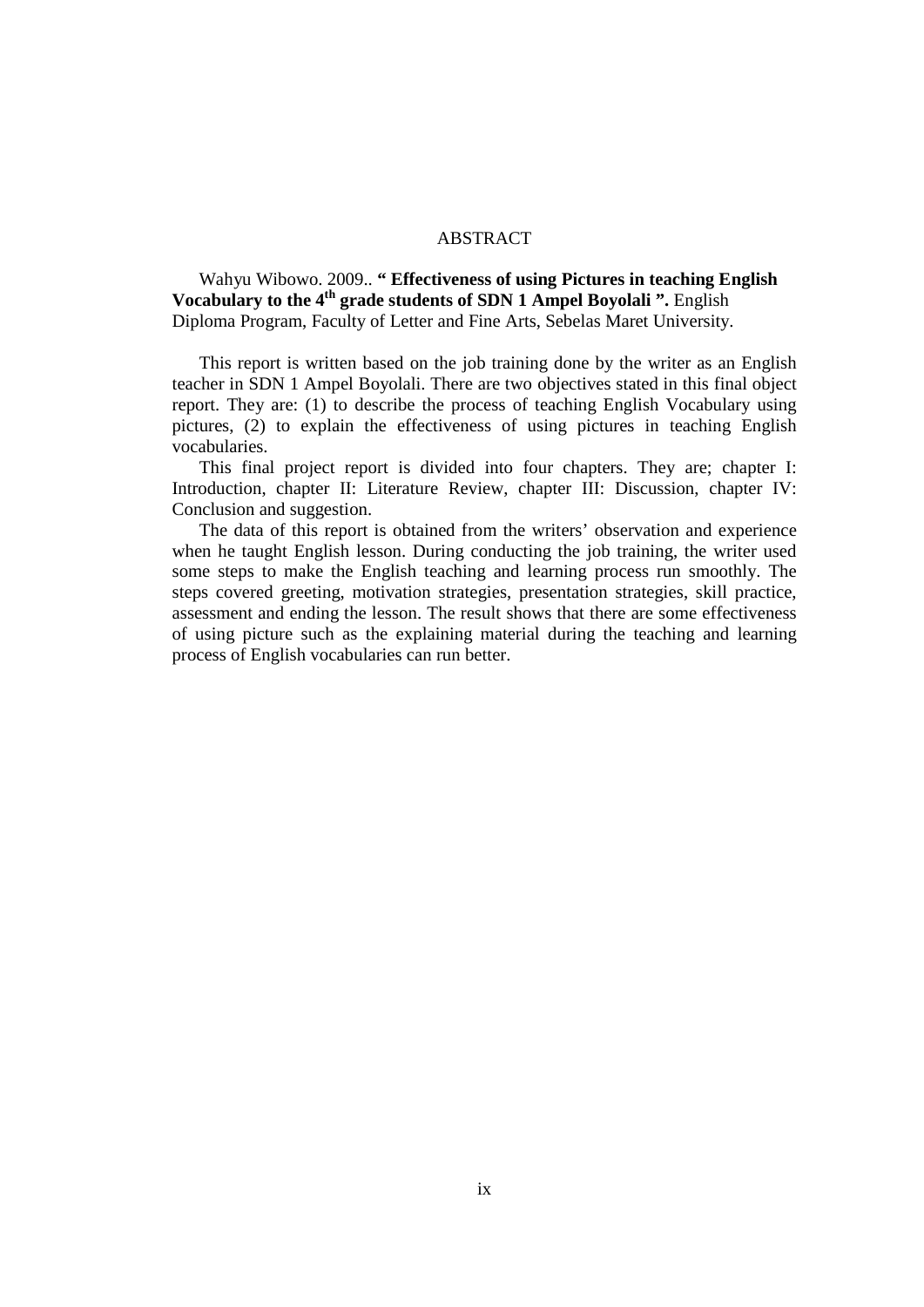# **TABLE OF CONTENTS**

|                                                    | ii             |
|----------------------------------------------------|----------------|
|                                                    | iii            |
|                                                    | iv             |
|                                                    | V              |
|                                                    | vii            |
|                                                    | 1X             |
|                                                    | X              |
| : INTRODUCTION<br><b>CHAPTER I</b>                 |                |
|                                                    | $\mathbf{1}$   |
|                                                    | $\overline{2}$ |
|                                                    | 3              |
| <b>CHAPTER II</b><br>: LITERATURE REVIEW           |                |
|                                                    | $\overline{4}$ |
|                                                    | 6              |
|                                                    | $\overline{7}$ |
| D. Teaching English Vocabularies to Young Learners | 8              |
| <b>CHAPTER III</b>                                 |                |
|                                                    | 11             |
|                                                    | 14             |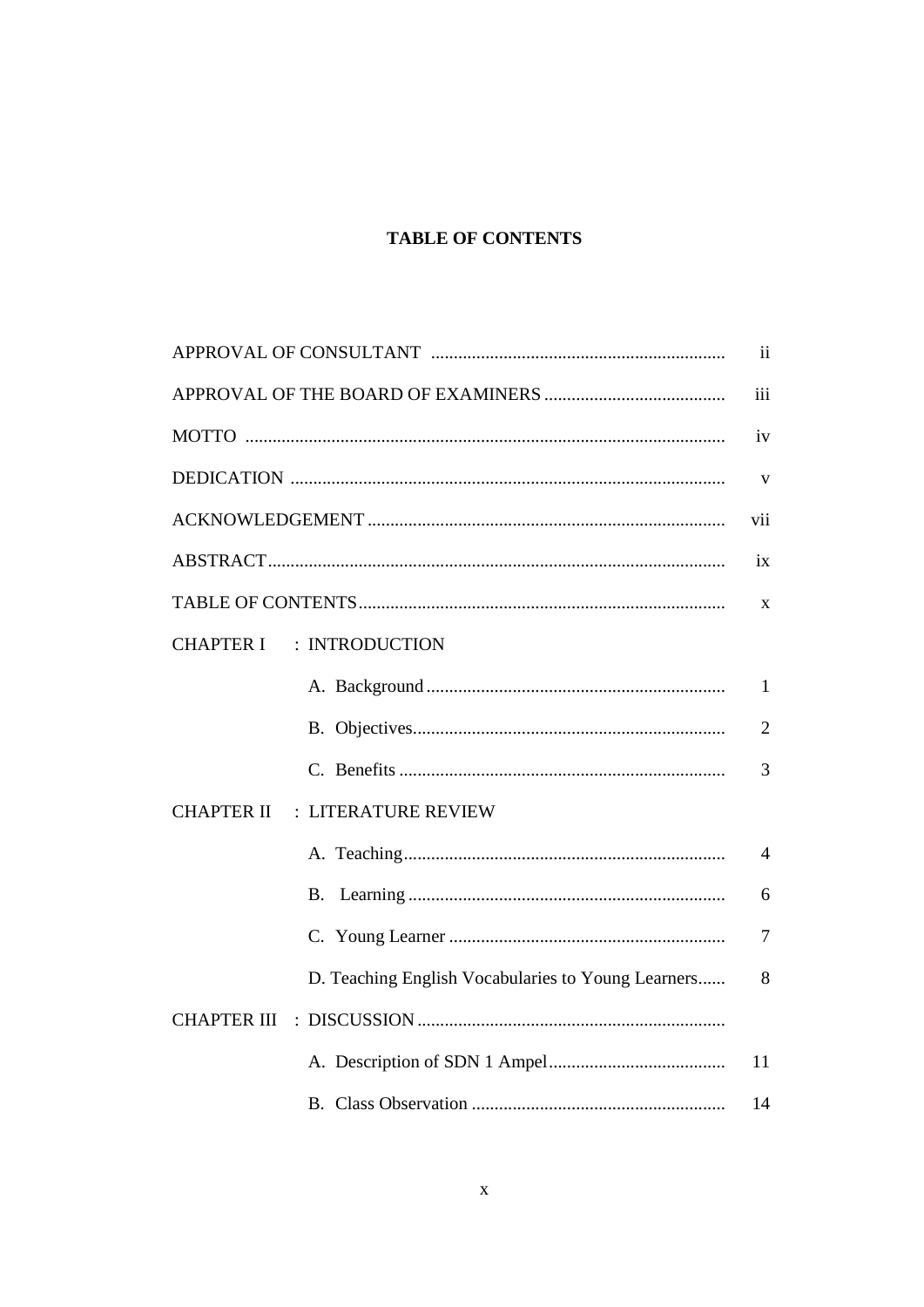|  |                                          |  |                                                   | 15 |  |
|--|------------------------------------------|--|---------------------------------------------------|----|--|
|  |                                          |  |                                                   | 16 |  |
|  |                                          |  |                                                   | 16 |  |
|  |                                          |  |                                                   | 17 |  |
|  |                                          |  |                                                   | 18 |  |
|  |                                          |  |                                                   | 22 |  |
|  |                                          |  |                                                   | 24 |  |
|  |                                          |  | E. The Effectiveness of using Picture in Teaching |    |  |
|  |                                          |  |                                                   |    |  |
|  |                                          |  |                                                   |    |  |
|  |                                          |  |                                                   |    |  |
|  |                                          |  |                                                   | 28 |  |
|  |                                          |  |                                                   | 30 |  |
|  | <b>BIBLIOGRAPHY</b><br><b>APPENDICES</b> |  |                                                   |    |  |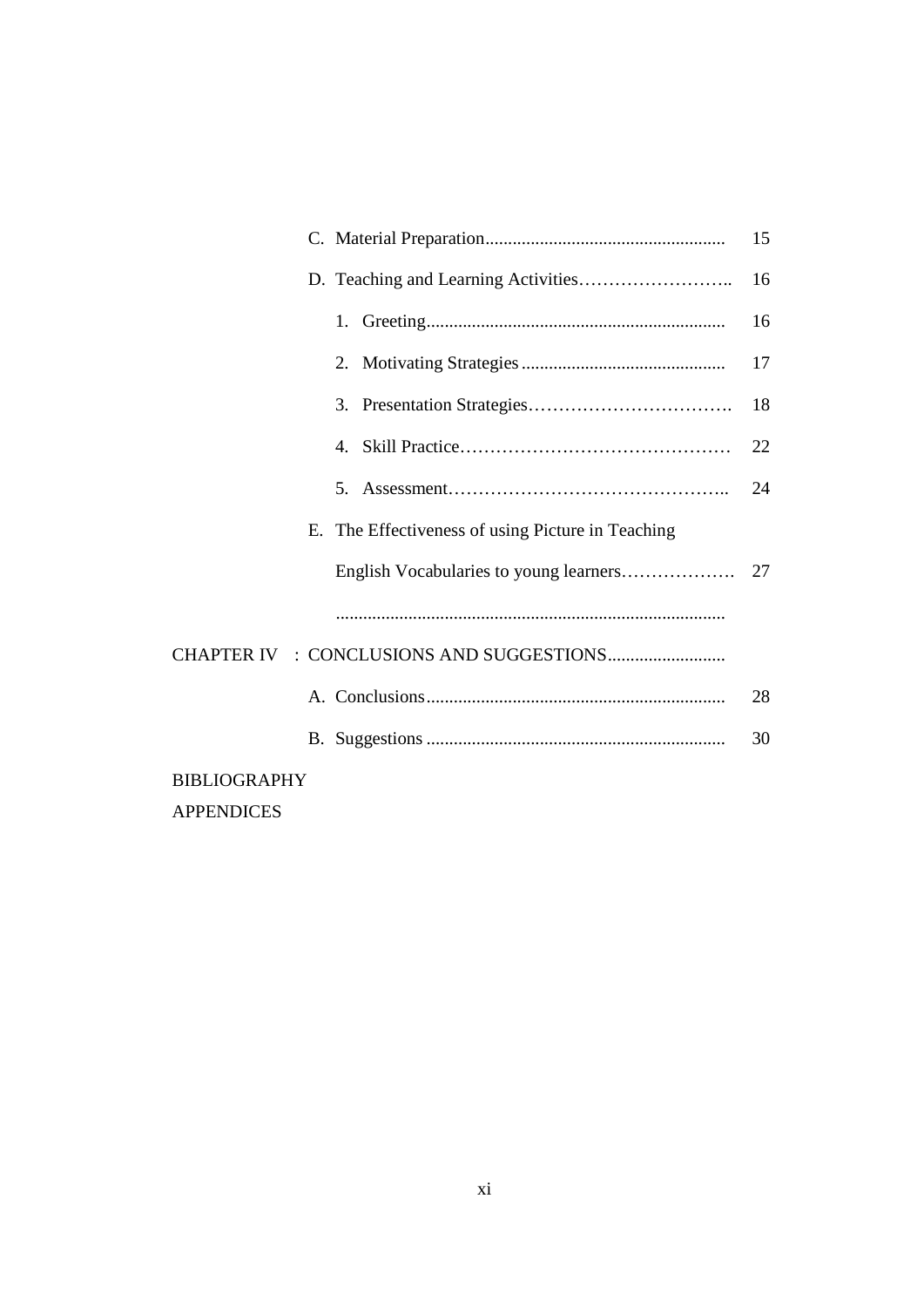#### **CHAPTER I**

#### INTRODUCTION

#### **A. Background**

Everybody knows that English is the most popular language in Indonesia, even in the world. English has an important role as a media of communication in creating relationship, exchanging information and of course in interacting with other people. In globalization era, Indonesian must able to master English both oral and written. They must fluent in four basic skills of English such as speaking, writing, listening and reading. That is why English is essential to teach in early age of children.

Nowadays, English is given in every stage of school in order to make English be familiarized for the beginning to give the basic knowledge to the young learner. English is taught in Elementary school, Junior High school, Senior High school, University and even now in the kindergarten or preschool.

In English language teaching, vocabulary is very essential thing to learn. With a good vocabulary, students can understand well what teacher says during the learning process. As a result, student can receive the material delivered better. Beside this, good vocabulary makes possible to the student to make conversation and can apply it in their daily live.

But in fact, it is not an easy job to teach English to the young learner. The young learners almost have no focus in the lesson and difficult to control. It is due to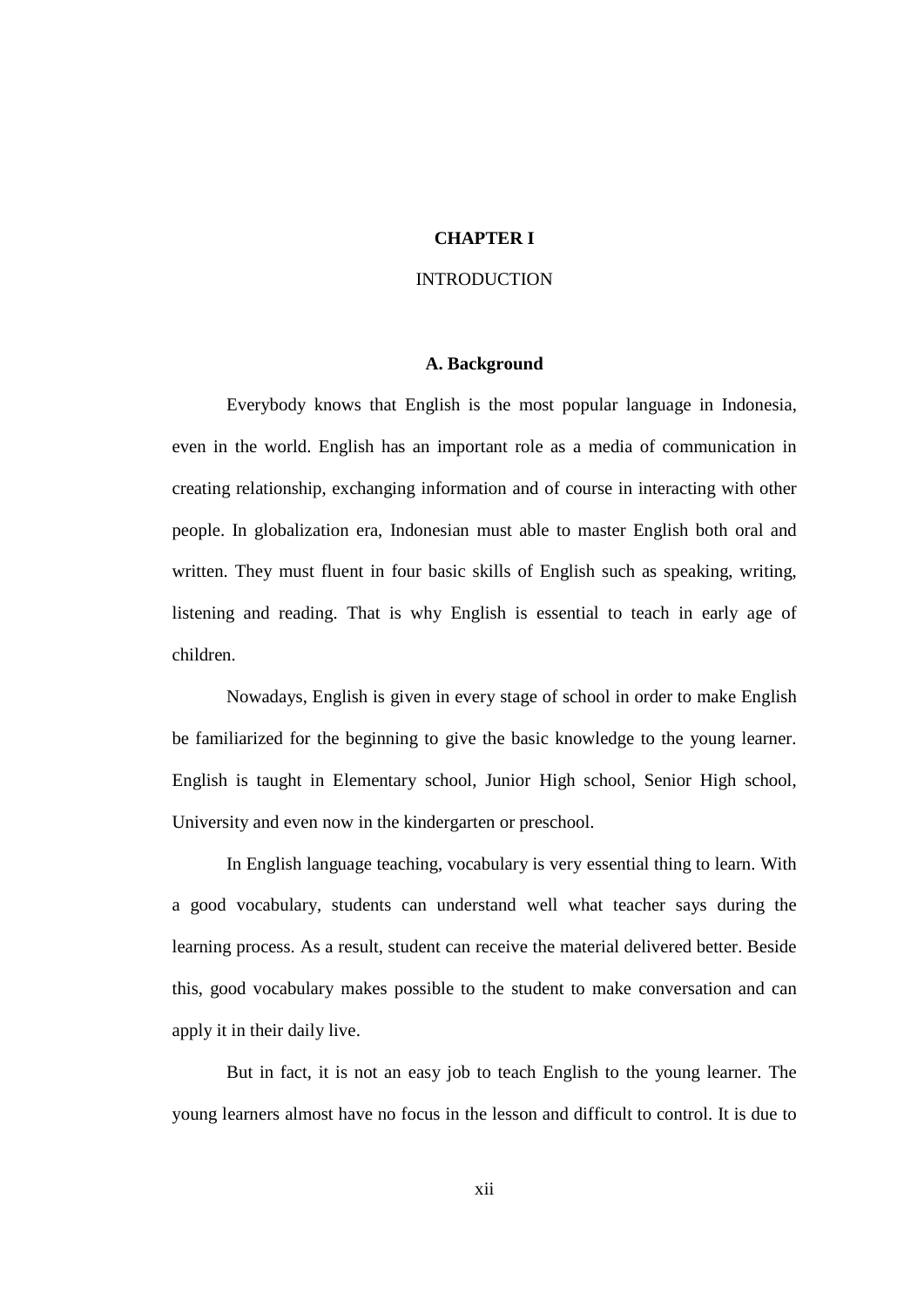their ages that are too young. In learning process, they usually talk with each other, even they joke with their friends. If they were being tough they do not pay attention in the teacher. This problem has to be solved as soon as possible to make the learning process run effectively.

Based on the explanation above, the writer decides to write a final project entitled: **"Effectiveness of using Pictures in teaching English Vocabulary to the 4th grade students of SDN 1 Ampel Boyolali"**

# **B. Objectives**

The objectives of this project report are:

- 1. To describe the process of teaching and learning English Vocabulary using pictures
- 2. To explain the effectiveness of using pictures in teaching and learning English vocabularies

#### **C. Benefits**

This report is expected to be beneficial for:

1. The teacher in SDN 1 Ampel Boyolali

The writer hopes that this project report will be beneficial for the teacher to improve their vocabulary teaching methods to raise the desire of the young learners, especially the elementary student, to learn English

2. The readers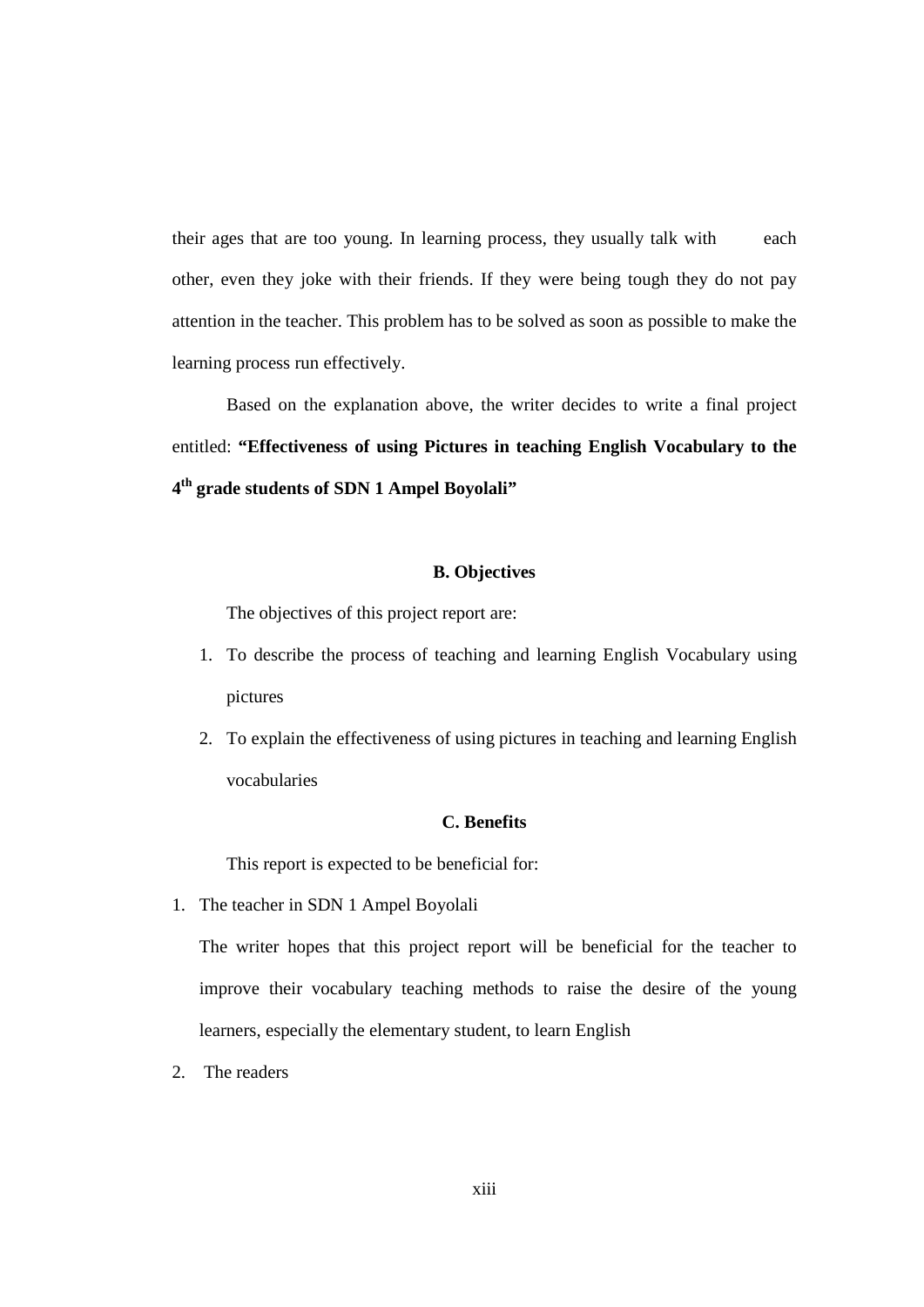This final project is expected to be beneficial for the readers to increase their knowledge about vocabulary teaching methods

3. The language learner

This final project is beneficial for the language learner to make them know that learning English is fun, so it can raise their willingness to learn English vocabularies.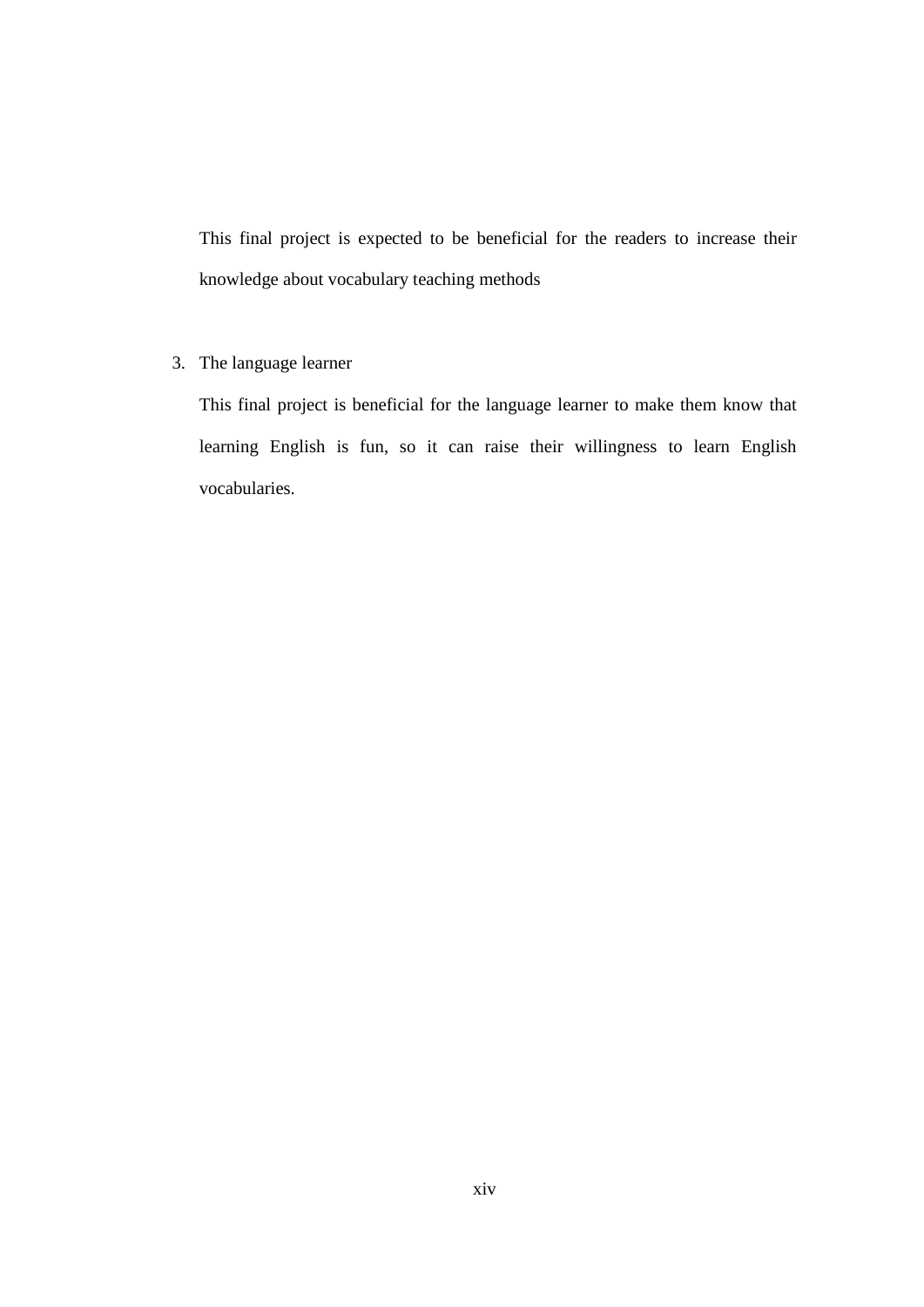# **CHAPTER II**

#### **LITERATURE REVIEW**

#### **A. Teaching**

The word teaching has been familiar in our ears since long times ago. Teaching is an activity to give and transfer some information and knowledge to the learner. It is very important part in learning process for the students in understanding what they are learnt. Therefore, teaching cannot be separated from the education work.

According to the book of Principles of Language Learning and Teaching written by Douglas Brown, teaching means "showing and helping someone to learn how to do something, giving instruction, guiding in the study of something, providing with knowledge, causing to know and understand" (Brown, 2000:7).

Teaching is one of the key activities in learning process. People whose jobs are teaching called teacher. His/her roles are as the leader and the controller of the class. Jeremy Harmer stated" The behavior and the attitude of the teacher are the most important factors in the class room" (Harmer, 1991:249). In the other word, the effectiveness of the learning process is depended on the teacher. So, if there is no good teacher, there will no good teaching and learning activities. There are some policies to be a good teacher. They are;

1. A teacher should make an interesting lesson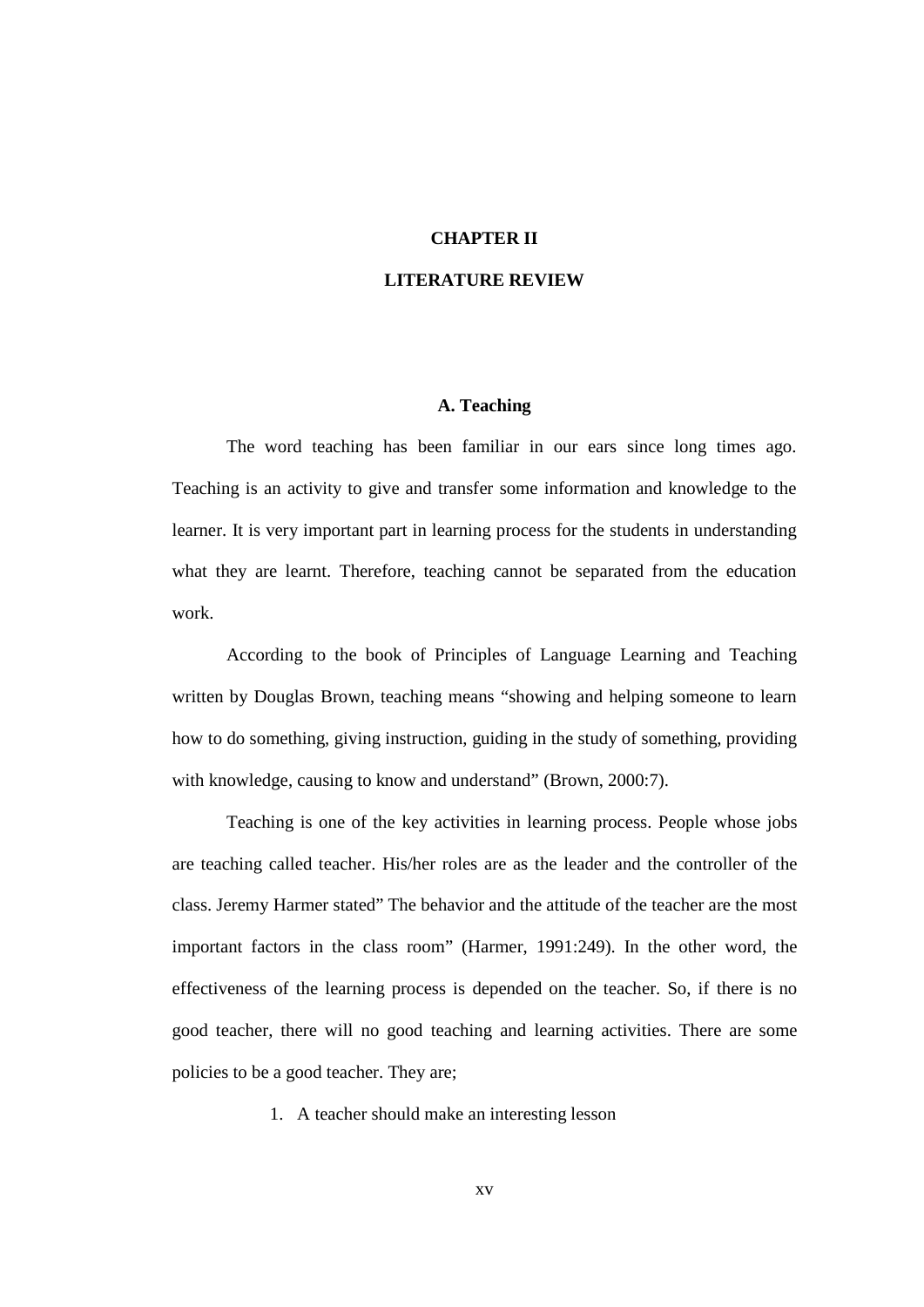- 2. A teacher must love his/her job
- 3. A teacher should have his/her own personality
- 4. A teacher should have much of knowledge
- 5. A good teacher is an entertainment in a positive sense not in negative sense

#### (Harmer, 1998:1-2)

Beside these, a teacher should have guidelines of work in doing his/her job in order to create a good teaching and learning process. There are some points that teacher should apply to realize a good teaching activities;

- a. Creating a relaxed and enjoyable atmosphere in the class room
- b. Retaining control in the class room
- c. Presenting work in an interesting and motivating way
- d. Providing conditions so pupils understand the work
- e. Making clear what pupils are to do and achieve
- f. Judging what can be expected of a pupil
- g. Helping pupils with difficulties
- h. Encouraging pupils to raise their expectations of themselves
- i. Developing personal mature relationship with pupil
- j. Demonstrating personal talents and knowledge

(Williams and Burden 1992:48)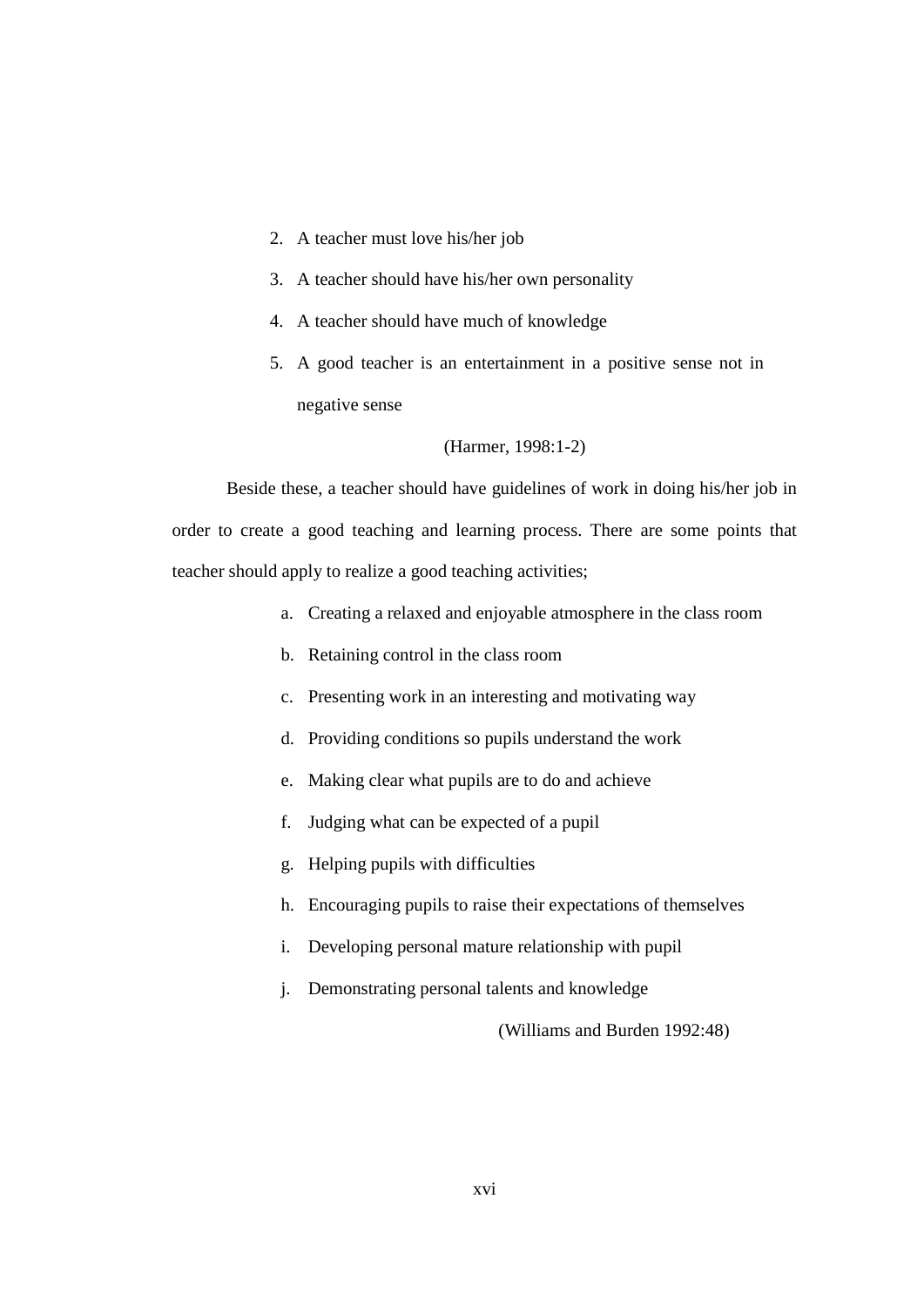#### **B. Learning**

Learning is an activity which is done by someone during the teaching and learning process to get some knowledge. As stated above, teaching and learning can not be separated. They are couple and they have same role in making the success of learning process. Both of them are essential in accepting new knowledge for the students.

 According to Harmer, learning is defined as "the process of accepting the knowledge" (Harmer, 1998:237). Kimble and Garmezy also state, "Learning is relatively permanent change in a behavioral tendency and result of reinforced practice" (Kimble and Garmezy, 1963:133).

Someone who learns is called learner. According to Johnson and Paulston, learner's roles in an individualized approach to language learning are in the following terms:

- a. Learners plan their own learning program and thus ultimately assume responsibility for what they do in the classroom
- b. Learners monitor and evaluate their own progress
- c. Learners are members of a group and learning by interacting with others
- d. Learners tutor other learners
- e. Learners learn from the teacher, from other students, and from other teacher sources.

(Johnson and Paulston, 1976:5)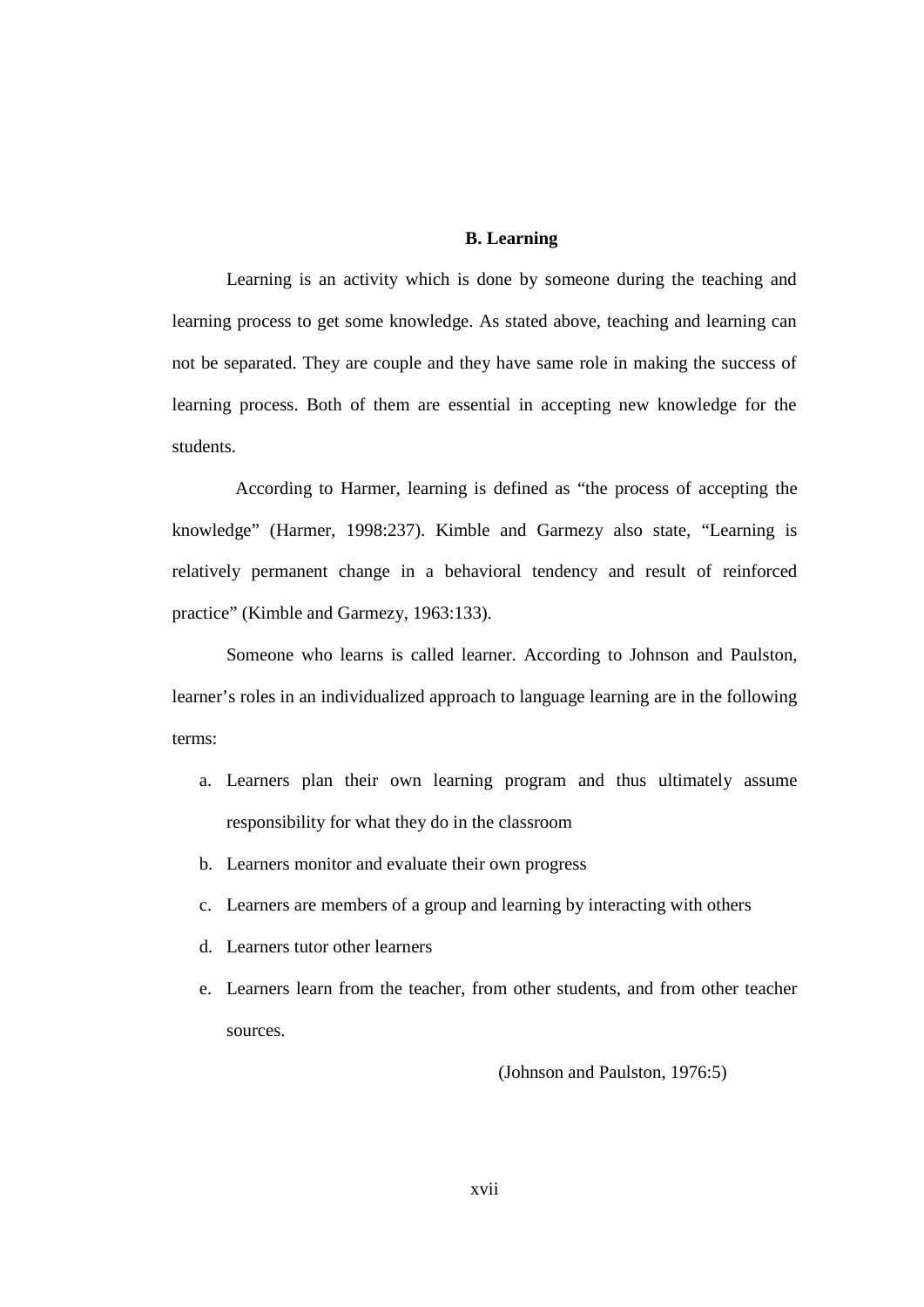From the statement above, we can summarize that learners are active of getting knowledge trough practices or reinforced practice. As a result, they can get the maximum advantages of learning process.

#### **C. Young Learners**

Young learners are students in kindergarten and elementary school. As Philips stated, young learners mean "children from the first years of formal schooling (5 or 6 years old) to eleven or twelve years of age" (Philips, 1996:2).

According to Wendy A Scott and Lisbeth H Yterberg in their book *Teaching English to Children*, young learner is classified into two main groups. They are:

- 1. The five to seven years old (beginning stage)
	- They can talk about what they are doing
	- They can tell about what they have done
	- They can plan activities
	- They can use logical reasoning
	- They can understand direct human interaction
- 2. The eight to ten years old
	- They can understand abstract
	- They can understand symbol (beginning with words)
	- They can generalize and systematize

(Scott and Yterberg, 2001:2)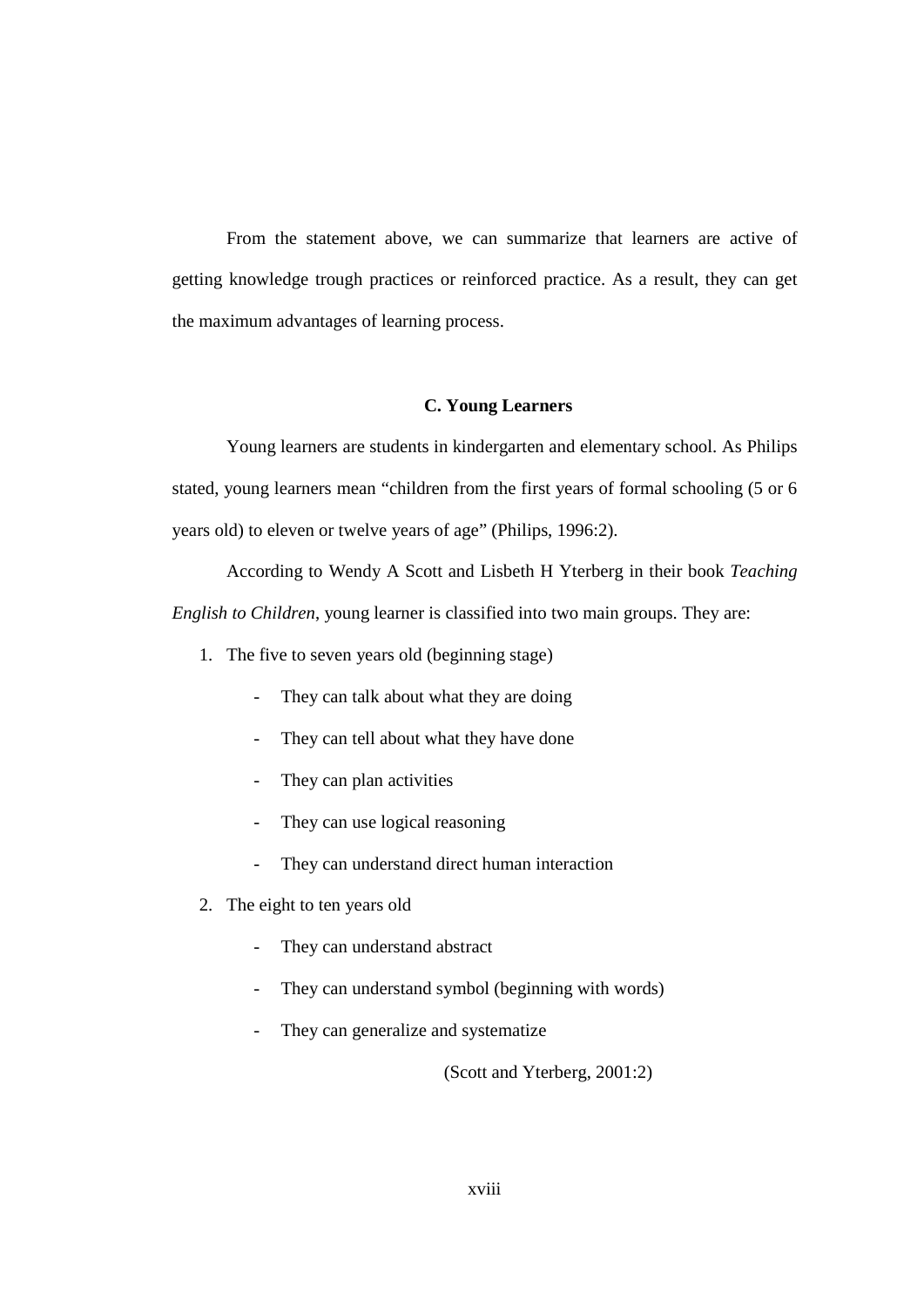They also state, "Young children love to play and learn best when they are enjoying themselves, but they also take themselves seriously and like to think that what they are doing is real work" (Scott and Yterberg, 2001:2).

In these age, their physical and mental development grow fast and their brain grow faster compared with the ages after it.

#### **D. Teaching English Vocabularies to Young Learners**

Teaching young learners is different from teaching adult. It is absolutely more difficult. It is due to their age that is too young. In teaching them, the teacher should raise their will in joining the learning process.

As stated by M.Williams, "children learn better if they have a positive attitude towards what they are doing and if they are motivated or want to do it." (Williams, 1991:207). Therefore, the teacher is suggested that he make an interesting learning activity to the student in order that they can understand well and the learning process can run well too.

According to Brown, there are five factors that may help teacher to teach English to the children. They are:

1. Intellectual Developments.

This category helps the teacher to teach children since children are skill in an intellectual stage of what Piaget (1997) called "Concrete Operation".

2. Attention Span.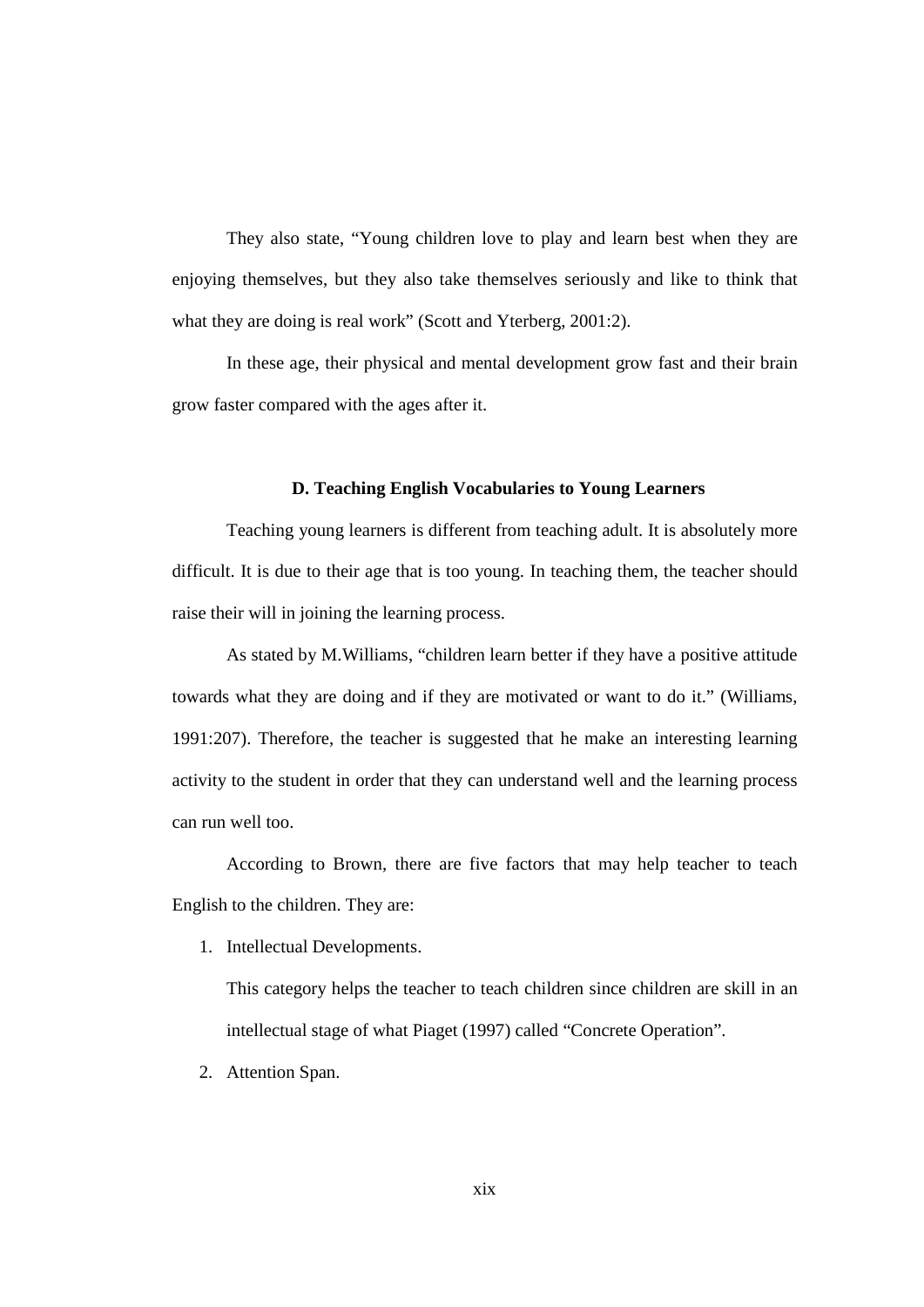It is one of the differences between children and adult. The teacher should not let their students happen this span by boredom, or too difficult in learning process. Moreover, the teacher had better try to make the class more productive and active.

3. Sensory Input.

The teacher should design the teaching process to stimulate the children well beyond the visual and auditory modes.

4. Affective Factors.

Children are so innovative in language form but still have many inhibitions. The teacher should help them, to overcome such potential berries for learning.

5. Authentic, Meaningful Language.

The teacher must know that children are less willing to put up with language that does not hold immediate rewards for them. So, a very special teacher who is able to teach children effectively is needed.

Beside these, to realize an interesting learning activity, a teacher should have a certain techniques of presenting new words to young learner. It will help the teacher to attract the student's attention and it makes young learners respond well to concrete object. It is also stated by Scott and Yterberg, "don't relay on the spoken word only. Most activities of the younger learners should include movement and involve the senses. You will need to have plenty of objects and pictures to work with, and to make full use of the school and your surrounding." (Scott and Yterberg, 1990:5). That is why the presentation technique is absolutely needed.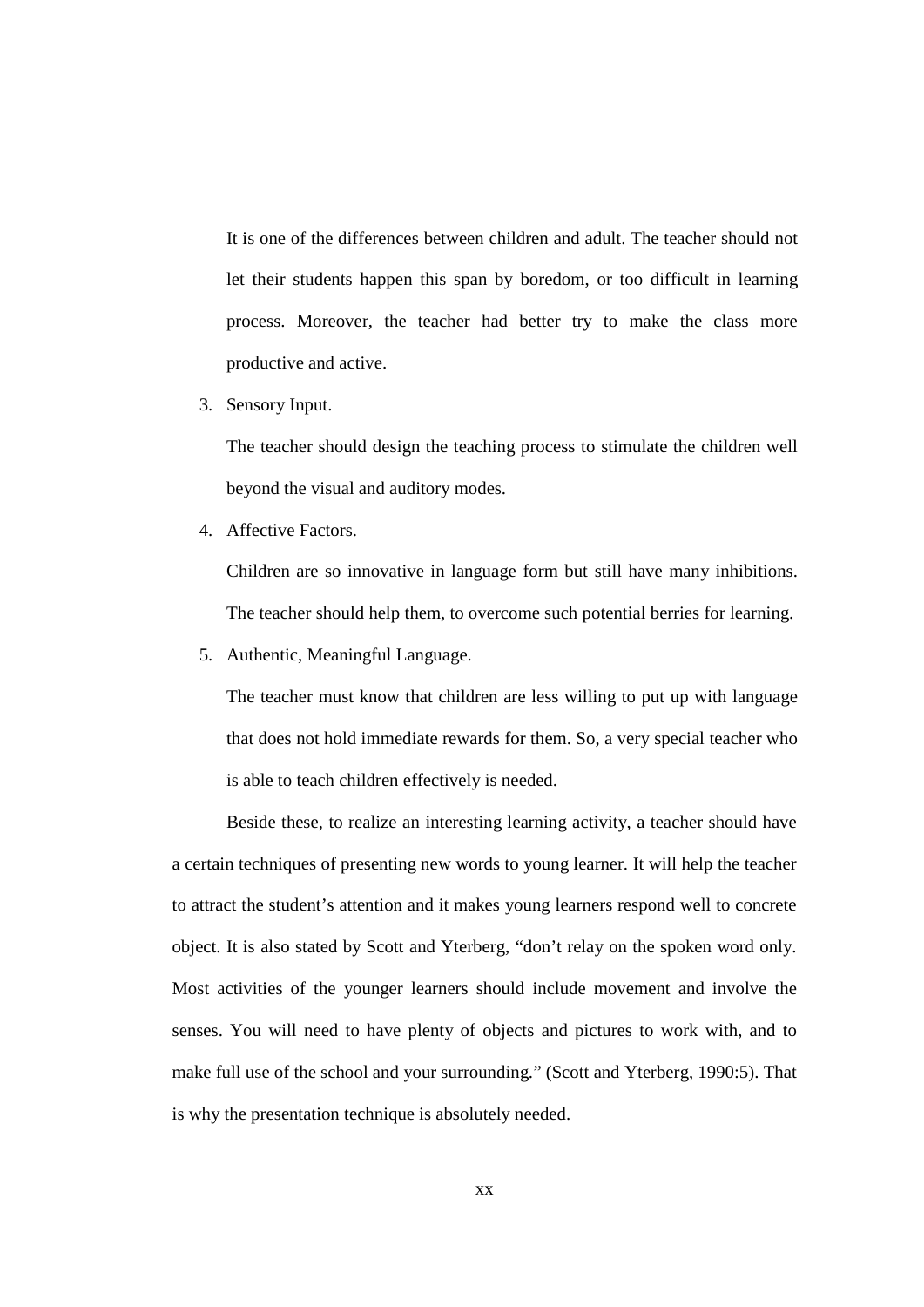There are several techniques of presentation according to Jeremy Harmer in his book *Practice of English Language Teaching*; one of this is by using pictures. Pictures can be used to explain the meaning of vocabularies item. Teacher can draw things on the board or bring in pictures.

The main advantage of using real objects into the classroom is to make the learning experience more memorable for the learner. For examples, if the teacher is going to teach vocabulary of fruit and vegetables it can be much more affective for students if they can see the objects at the same time as hearing the new word. This would appeal to a wide range of learner styles.

It can be said that using pictures is aimed to make the students more active in receiving information during the learning process because the roles of the student are also important to support the lesson. It is stated by Michael McCarthy, "we concentrated on vocabulary presentation in the classroom very much from the teacher's point of view, but success in vocabulary lesson crucially depends on the interaction between teacher and learners, and of the work the learner themselves put into the assimilation and practicing of new words." (McCarthy, 1990:121).

By applying this technique, it is expected that the teaching and learning process can run better and the students can get the best result of learning process. So, they can use it as the basic knowledge for their next stage of English learning.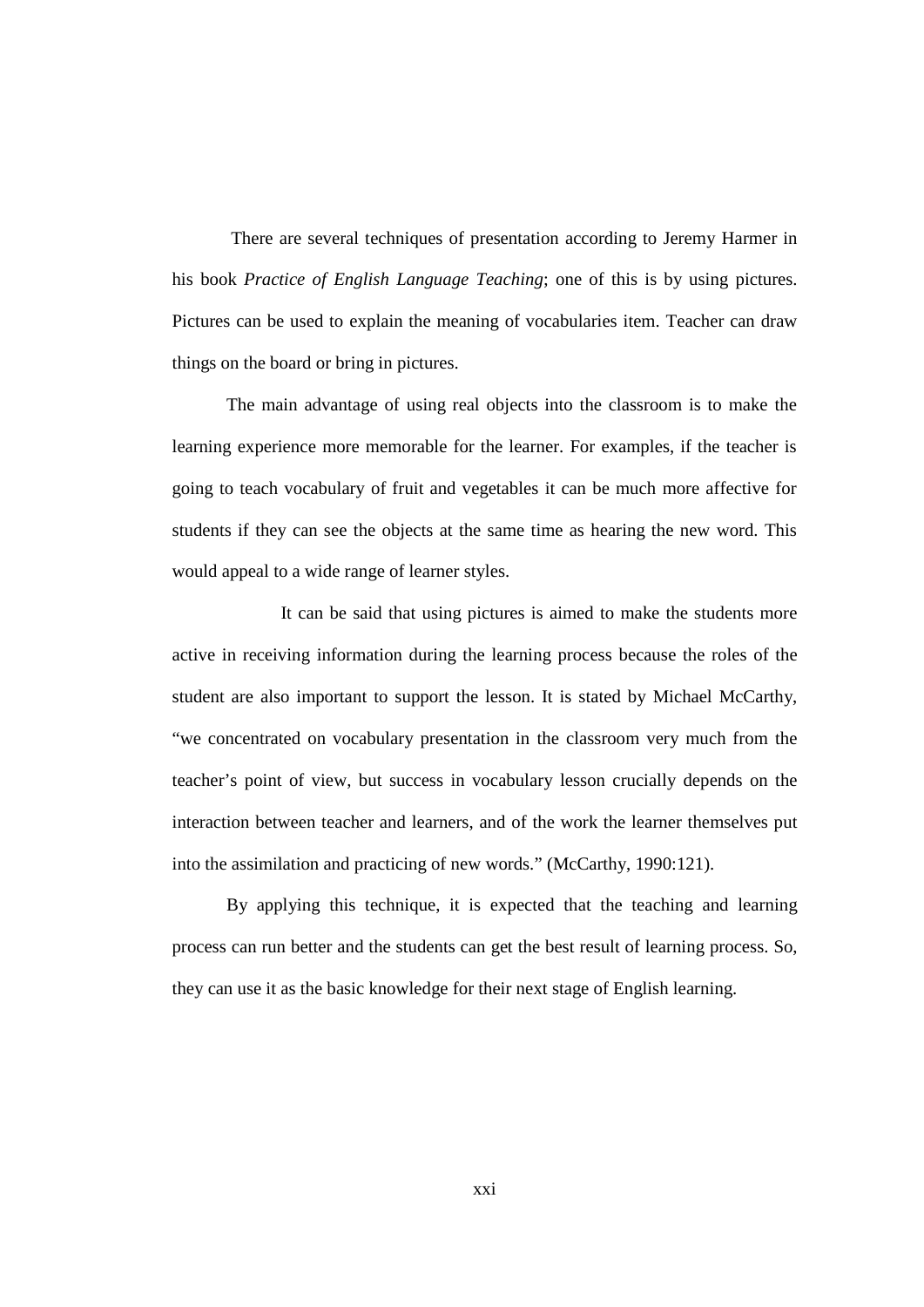# **CHAPTER IV**

### **CONCLUSIONS AND SUGGESTION**

#### **A. Conclusions**

Based on the discussion in the chapter III above, some conclusions can be drawn. They are:

- 1. The teaching and learning English vocabularies using pictures consists of five steps. They are:
	- a. Greeting

In this section, the writer greeted the students in English sentence to make them enjoy joining the English lesson. Then, she checked the students' attendance by calling their names one by one.

b. Motivation strategies

This stage is warming up or BKOF. In the warming up, the writer gave some questions related to the topic to introduce the topic and to attract their attention to join the English lesson.

c. Presentation Strategies

The writer used pictures to make the explaining process easier. By using pictures*,* the student could see the form of the thing. He took the material from the handbook **Grow with English**. Each topic divided into four subtopics. All of the subtopic can practice their ability. The writer also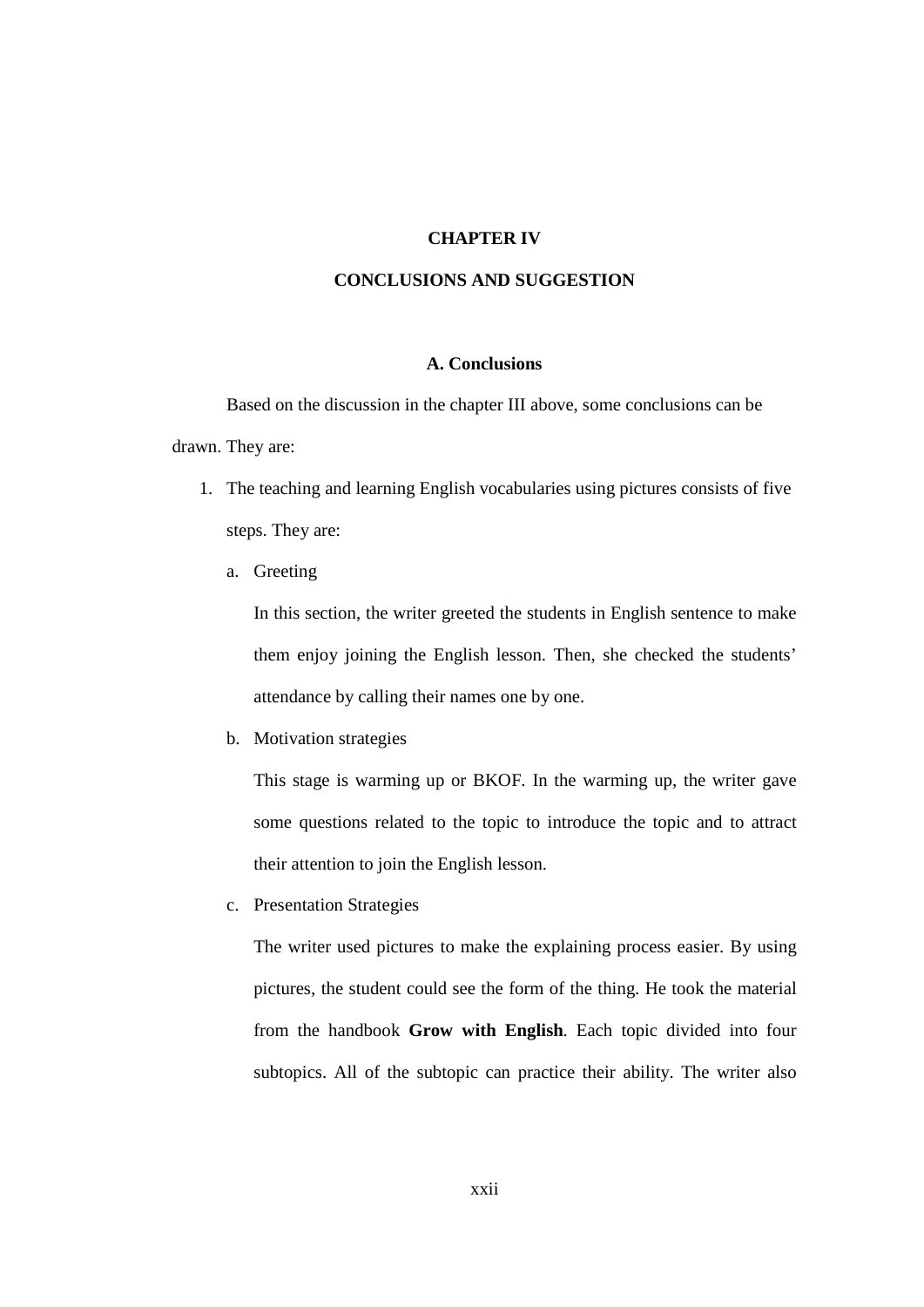kept their interest in joining the lesson by letting them to play with the pictures.

d. Skill Practice

Skill practice is done to drill the students to practice what had been taught by the writer in pair or in group. In this stage, the writer decided to use game. It can make the student excited and increase their motivation to join the lesson and can avoid boredom of the students.

e. Assessment

Assessment is given to measure how far of the students understand the lesson individually. In this stage, the writer gave some assessment based on the four skills.

- 2. The effectiveness of using pictures can be concluded as follows:
	- a. The explaining material during the teaching and learning process of English vocabularies can run better
	- b. The students' mind can be stimulated well to create some ideas about something in the pictures.
	- c. The students could recognize the things and remember the names easily.
	- d. The learning process can be more fun and attractive.
	- e. Their interest to the lesson was increased
	- f. The boredom during the lesson can be avoided.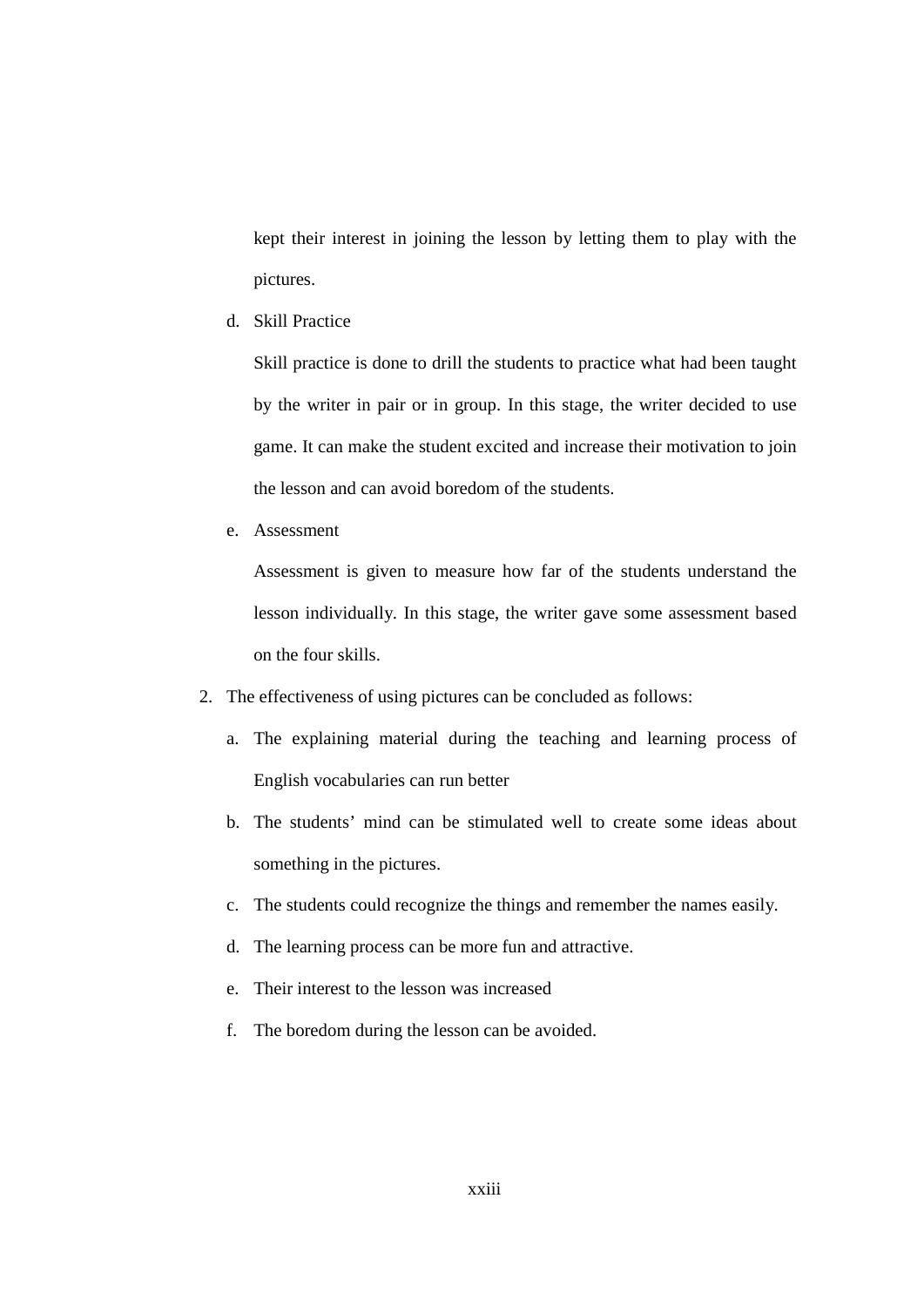# **B. Suggestions**

Based on the conclusion above, the following suggestions are prompted:

1. To SD N 1 Ampel

It would be better if SD N 1 Ampel provide the educational tool, especially for English learning, such as pictures of object, animal dolls, toys that can help the learning process of English and can improve the student understanding of English.

- 2. To English Diploma Program
	- a. The students

The students should be more creative in doing the job training, such as; creating some games, preparing some pictures or *realia*, etc.

b. The Lecturer

It is suggested that the lecturer give more training about how to manage the children during the lesson. It is expected that by giving more training to the students, they can apply it and can do the job training better.